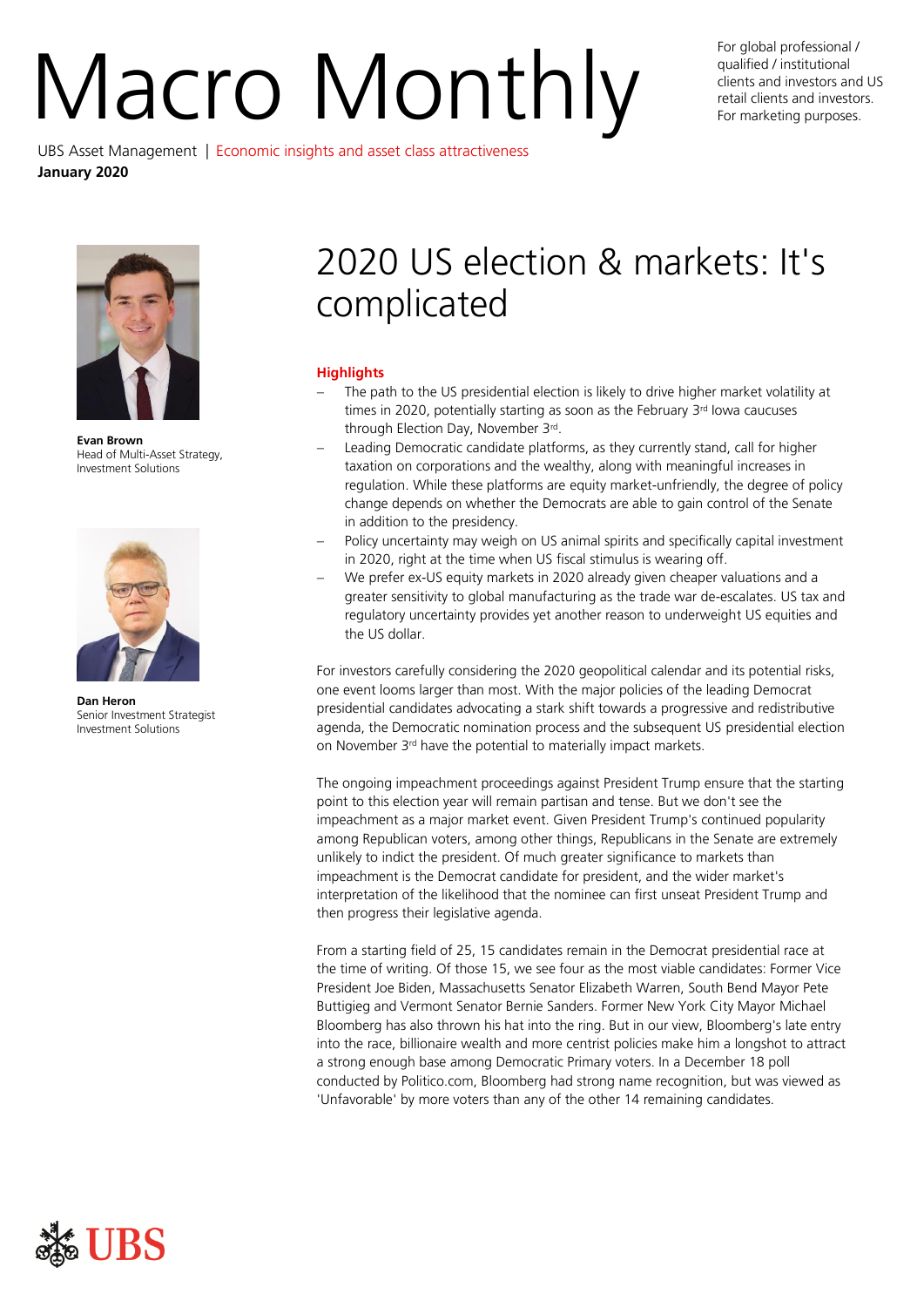

**Exhibit 1: Biden leads the national polls, but polling in the crucial first primaries is close among the four**

Source: Real Clear Politics as of 18 December 2019.

We do not intend to detail the explicit policies of all four candidates, nor explore the complex potential candidate/ running mate permutations. But it is at least worth running through some of the market-relevant platforms to understand the evolution taking place in the Democratic Party. As Exhibit 2 shows, all the leading Democratic candidates for president are proposing policies that were once deemed too radical to garner mainstream political support in the US. While the candidates may, to different extents, frame their agenda as reforming capitalism rather than embracing socialism, there is little question that the overall policy bias in the Democratic party has moved to the political left.

The shift is reflected in proposals from all four leading candidates for rises in corporate and capital gains taxes, rises that would more than offset the tax cuts that came into force in 2017. Sweeping labor market reform and greater worker protections are also on the cards, as is greater regulation to curb the big tech companies. It is no coincidence that the most ticks in our policy summary table are found in Elizabeth Warren's and Bernie Sanders' columns. The senators have the most progressive policy agendas as they take aim at the perceived inequalities created by capitalism.

# **A Democratic nomination primer**

The Democratic Party presidential nomination process is extremely complex, but that complexity is key to its impact on markets. Registered Democratic Party members vote for their

# **Exhibit 2: Main policy similarities/differences of Democratic candidates**

|                                          | <b>Biden</b> | <b>Buttigieg</b> | <b>Sanders</b> | Warren       |
|------------------------------------------|--------------|------------------|----------------|--------------|
| Tax                                      |              |                  |                |              |
| <b>Higher Taxes on Capital Gains</b>     | $\checkmark$ | $\checkmark$     | $\checkmark$   | $\checkmark$ |
| Higher Corporate Tax Rate                | ✓            | ✓                | ✓              | $\checkmark$ |
| <b>Financial Transaction Tax</b>         |              | $\checkmark$     | $\checkmark$   | $\checkmark$ |
| Wealth Tax                               |              | ✓                | ✓              | $\checkmark$ |
| <b>Targeted Profit Sharing</b>           |              |                  | $\checkmark$   | $\checkmark$ |
|                                          |              |                  |                |              |
| <b>Labor Market</b>                      | $\checkmark$ | $\checkmark$     | $\checkmark$   | $\checkmark$ |
| Minimum Wage to \$15+                    |              |                  |                |              |
| Supports extended protections to workers | ✓            | ✓                | ✓              | $\checkmark$ |
| Workers Elect Some/40%+ Board Members    |              | $\checkmark$     | $\checkmark$   | $\checkmark$ |
| <b>Climate and Energy</b>                |              |                  |                |              |
| Green New Deal resolution                | $\checkmark$ | $\checkmark$     | $\checkmark$   | $\checkmark$ |
| Supports Carbon Tax                      | ✓            | ✓                | ✓              | $\checkmark$ |
| Ban fossil fuel exports                  |              |                  | $\checkmark$   | $\checkmark$ |
| Eliminate fossil fuel subsidies          | ✓            | ✓                | ✓              | ✓            |
| Ban fracking                             |              |                  | $\checkmark$   | $\checkmark$ |
|                                          |              |                  |                |              |
| <b>Reshaping Economy</b>                 |              |                  |                | $\checkmark$ |
| Accountable Capitalism Act               |              |                  |                |              |
| Curb Stock Buy backs                     |              |                  | ✓              | $\checkmark$ |
| <b>Healthcare</b>                        |              |                  |                |              |
| Medicare for All                         |              |                  | $\checkmark$   | $\checkmark$ |
| Expand Obamacare                         | $\checkmark$ | $\checkmark$     |                |              |
| Allow Medicare to Negotiate drug prices  | $\checkmark$ | $\checkmark$     | $\checkmark$   | $\checkmark$ |
|                                          |              |                  |                |              |
| <b>Tech Sector</b>                       |              |                  |                |              |
| Name specific companies to break up      |              |                  | $\checkmark$   | $\checkmark$ |
| Increase anti-trust enforcement          | ✓            | ✓                | ✓              | $\checkmark$ |
| Treat big tech like utilities            |              |                  |                | $\checkmark$ |
| Believes some big tech are monopolies    | ✓            | ✓                | ✓              | ✓            |

Source: Cornerstone Macro, UBS Asset Management as of December 2019.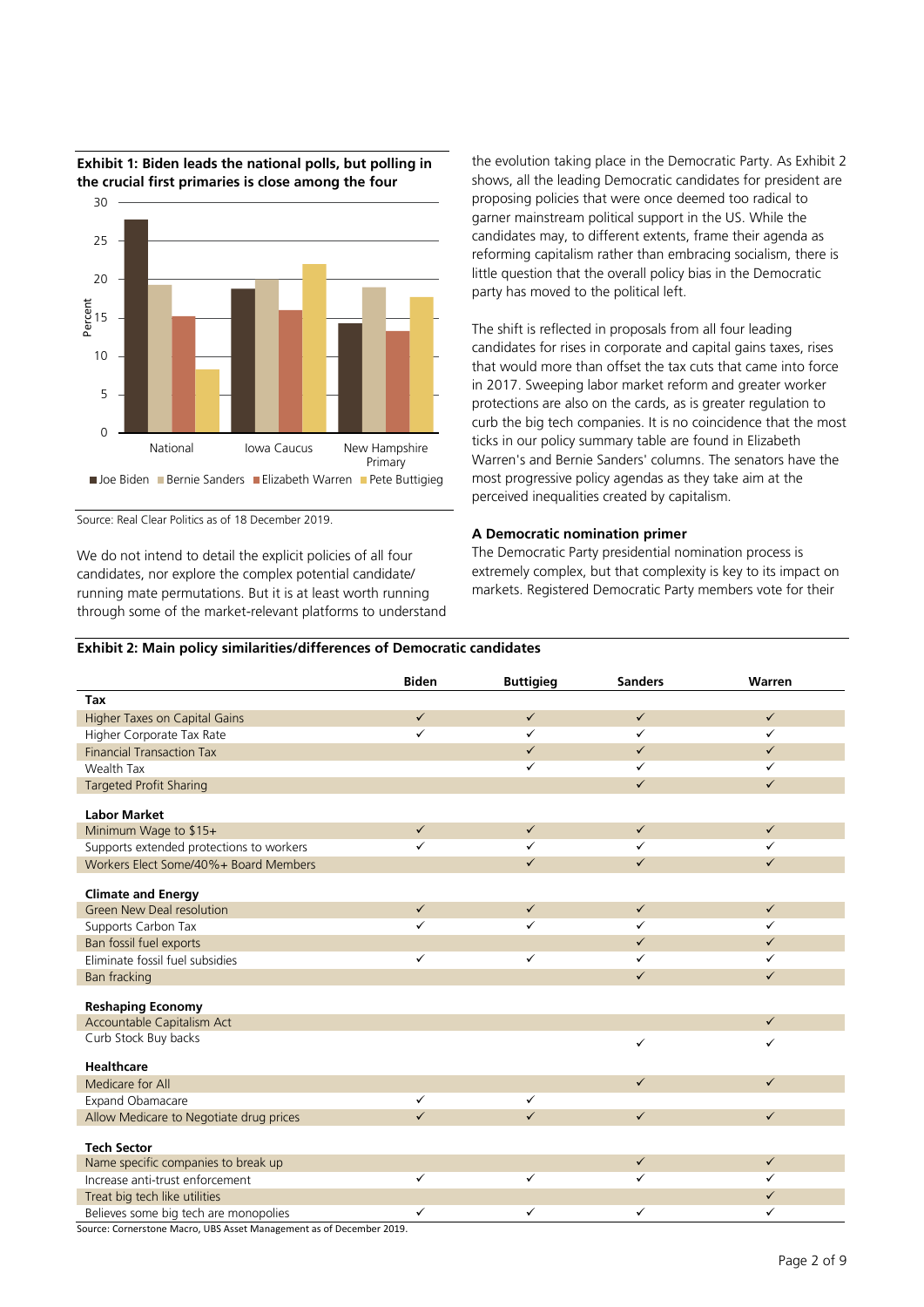favored candidates in each state, although even the basic rules of who can vote are not uniform. Some states only allow affiliated Democrats to vote, some permit voters to cross party lines. Based on the outcome of the vote, each presidential candidate is awarded a number of pledged 'primary delegates' to represent them at the Democratic National Convention (DNC) in July, where the Democratic representative for the White House is ultimately voted for and chosen.

While in broad terms the number of delegates is correlated with population, there are other factors determining precisely how many delegates are allocated to each state. This includes the results of the three previous presidential elections in the state relative to the party's national performance, and each state's Electoral College votes. Bonus delegates are also awarded to jurisdictions based on when the primary is held relative to other states. In a close run race, 'Super delegates', who are elected party officials who are not formally tied to a candidate from the primaries, potentially have a key role to play. In a change to the voting rules since 2016, Super delegates can only vote at the DNC if no clear winner emerges from the primary ballot. Super delegates represent around 15% of the overall delegate base.

Unlike the final presidential vote (and the Republican primary), the Democratic nomination process is not a winner takes all system. Instead, delegates are awarded proportionately to the primary vote, but in most states only for candidates polling over 15%. (Again the process is not uniform across states). Given the number of viable candidates, there is the very real possibility that a major candidate fails to achieve 15% in a major state. This creates some important dynamics as the process progresses.

Crucially, state primaries do not all occur at the same time, but over the course of several months. Winning, or at least showing well in the early primaries of Iowa and New Hampshire often matters enormously to overall electoral momentum, despite the small number of delegates available in these early contests. The timing of candidate drop outs as the process progresses, and the shift to delegates' second choice candidates, may also prove significant.

The process kicks off with Iowa on February 3 rd. More than a third of delegates will be determined on March 3rd, so-called 'Super Tuesday', a key date to watch. By mid-March, states representing some 68% of the overall vote will have held their primaries. By late April, some 86% of primary votes will have been cast.

Given how closely the lead candidates are polling, it is also possible that the Democratic presidential candidate will not be clear before the Democratic National Convention in July.

### **Economic impact**

For corporates we believe that the election and the possibility of business-changing policies under a progressive Democratic president represent a sufficient degree of uncertainty to prompt caution that is likely to result in delays to major capital

expenditure plans or caution over hiring over the course of 2020. All this comes at a time when the fiscal impulse that supported US economic outperformance in 2018 and 2019 is starting to wear off.

Trade tensions were a major drag on global growth in 2019. But there is no dramatic alternative narrative to the current US/China trade dispute under a Democratic president. Confronting China's growing economic, technological and political impact globally is one of the very few issues that has bi-partisan backing. A Democratic president is therefore likely to continue to use tariffs as the key leverage in discussions with China. In our view, strategic competition between the US and China is here to stay regardless of who is in the White House.

Indeed, while this piece has focused on the downside risks to markets from a progressive Democratic agenda, there may be underappreciated risks of a Trump re-election. Unbound by the political and electoral constraints which may have curbed his instincts on trade, a second-term President Trump could prove even more aggressive and unpredictable in using tariffs on China, Europe and other countries even in the pursuit of non-economic goals.

Finally, it is important to note that while the Democratic policy agenda may well strain markets and unsettle business confidence initially, the economy may not necessarily take a significant hit once the dust settles. Yes, electoral uncertainty may restrain business momentum in the short-term. Some industries are likely to be materially impacted by new policies and there will be clear winners and losers in Health Care, Energy and Technology among others. Any hike in corporate tax rates is also likely to weigh on US margins and investment or be passed on as higher prices, while making ex-US companies more competitive. But the redistribution of wealth to address social imbalances puts money in the hands of people who are more likely to spend it than save or invest it, a potentially structural boost to consumption. Increased government spending on major infrastructure projects is also likely to be positive for jobs growth and for overall domestic demand. As long as the US economy hangs in through the initial policy shock, global exporters to the United States should do just fine assuming no major surprises in trade policy.

## **Market impact**

Low volatility and full valuations suggest to us that US equity investors in aggregate are discounting a market-positive Trump victory. In our view, a still solid economy, healthy real household income growth and strong equity markets in the run up to November 3rd support President Trump's chances of re-election. Indeed, we see the recent progress in trade talks between US and China as at least partly motivated on the US side by such simple political realities.

But in our view, there is more good news priced into US equities than in major equity markets outside of the US and we believe that investors are underpricing the chance of a material shift in US regulatory and tax policy under a Democrat-led legislative agenda.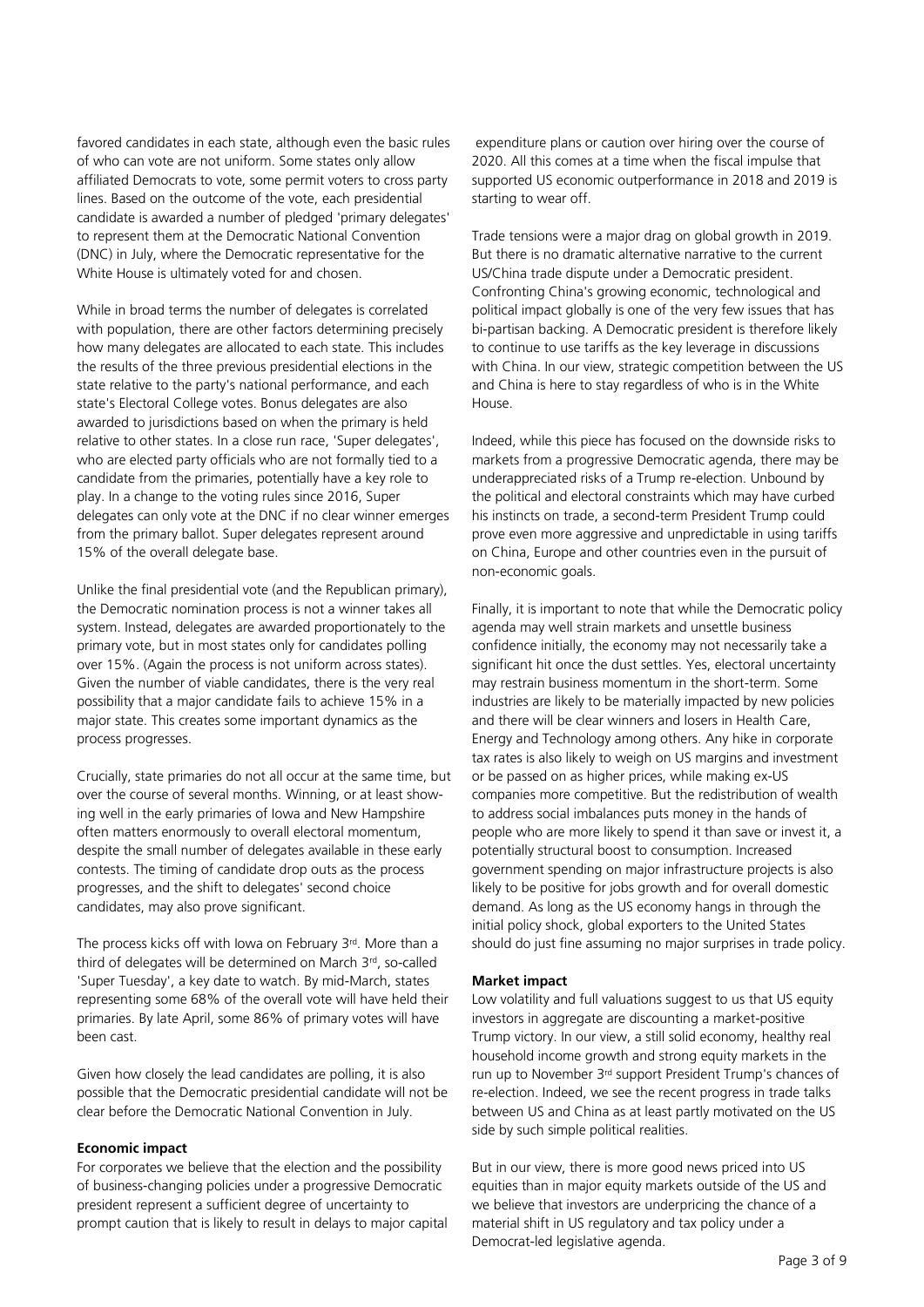Perhaps a little ironically, the complexity of the Democratic nomination process, its protracted nature and the lack of a clear front runner may itself be responsible for investors underpricing market downside risks.

But even the more moderate, less progressive Democrats are proposing policies that represent a fundamental shift away from free market capitalism and the profit imperative. In our view, a Democrat-held White House would be a short-term negative for US risk assets, even if the same outcome may be OK for overall demand growth.

But with no obstacles to prevent the progression of core policies, the most negative outcome for US risk assets would likely be a Democratic clean sweep of the Presidency, the House and the Senate. More than half of the 24% rise in S&P 500 earnings growth over the last two years combined came directly from the 2017 tax cuts. A complete reversal of the tax cuts (and more, in some cases), as some candidates are proposing, would mean at least a double digit percentage hit to S&P 500 earnings growth. While a full reversal is unlikely, clearly the risk of any move in this direction should introduce some risk premia into US equities and credit. This says nothing for the potential negative impact on healthcare, energy and heavyweight technology stocks from some of the stated policies, or the increase in risk aversion that a Democrat clean sweep might prompt.

To be clear, we do not put a high probability on this outturn at this point. Our base case is that the US legislature remains divided, a scenario that has generally been positive for US risk assets over the four-year presidential term. The plausible counter to some of the most negative scenarios is that without winning the four 'toss up' seats necessary to overturning the current Republican majority in the Senate (Arizona, Colorado, North Carolina and Maine, according to the Cook Political Report on December 20, 2019), passing progressive policies in key areas is unlikely for any Democratic president. And the reality is that candidates often make aggressive proposals in the primaries that are ultimately dropped as candidates move

to the center ground to win a general election. Given that the Democratic majority in the Senate would likely be one seat at best, any new Democratic president would also be constrained by the most centrist senator in their party whose vote is required to pass any legislation.

Complicating the risk outlook still further is that current polling suggests that a very progressive Democrat candidate, while theoretically worse for equity markets, has a lower chance of winning the White House from Trump even if they do manage to win the Democrat nomination.

Finally, we must highlight the possibility that volatility and uncertainty on economic policy continues beyond the November 3rd election date. A close election could lead to vote recounts and an extended period where there is a lack of clarity for businesses and markets.

Overall we see the prospect of higher political uncertainty strengthening the relative case for ex-US equities in 2020. After a sustained period of underperformance we currently favor the pro-cyclical and more attractively valued equity markets of the Eurozone, China, Japan and emerging markets over more expensive and 'growth' oriented US equities, as global manufacturing rebounds and China's policy stimulus cushions its slowdown. Recent macroeconomic data suggest the global economy is laying the groundwork for a rebound in the first half of 2020.

Our view is that investors will inject a higher risk premium in US assets to reflect the political uncertainties as 2020 progresses. This is likely to constrain much further expansion in the US equity multiple, offsetting the tailwind of a Fed intent on letting the economy run hot. At the very least, we expect the intermittent bouts of headline and intra-market volatility in 2020 to disadvantage US equities on a relative basis and the US dollar, given high valuation starting points. There is also the potential, albeit unlikely, for a much more negative market outcome for US equities as the presidential race comes to its conclusion.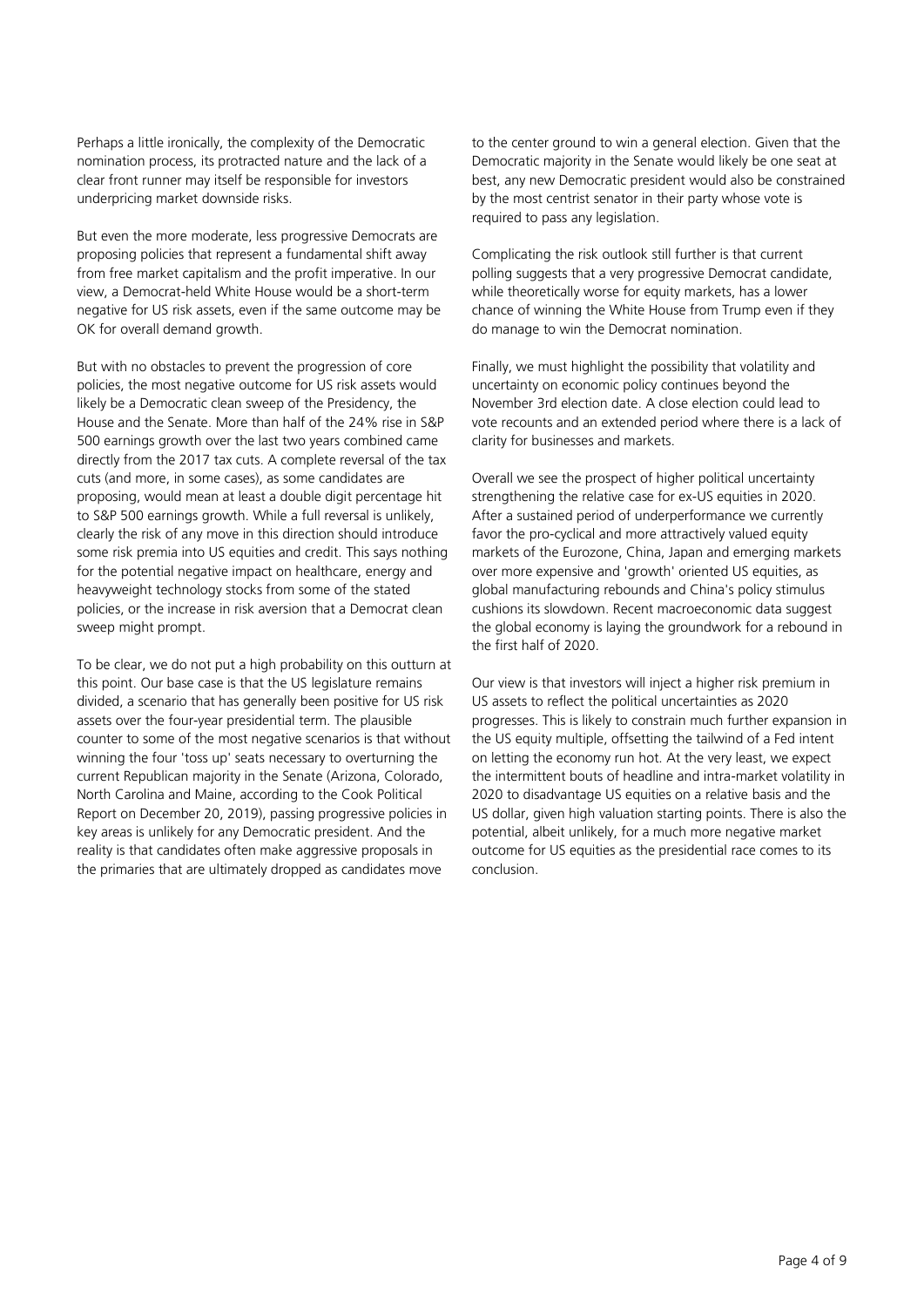

# **Asset class attractiveness**

The chart below shows the views of our Asset Allocation team on overall asset class attractiveness, as well as the relative attractiveness within equities, fixed income and currencies, as of 31 December 2019.



Source: UBS Asset Management Investment Solutions Macro Asset Allocation Strategy team as at 31 December 2019. Views, provided on the basis of a 3- 12 month investment horizon, are not necessarily reflective of actual portfolio positioning and are subject to change.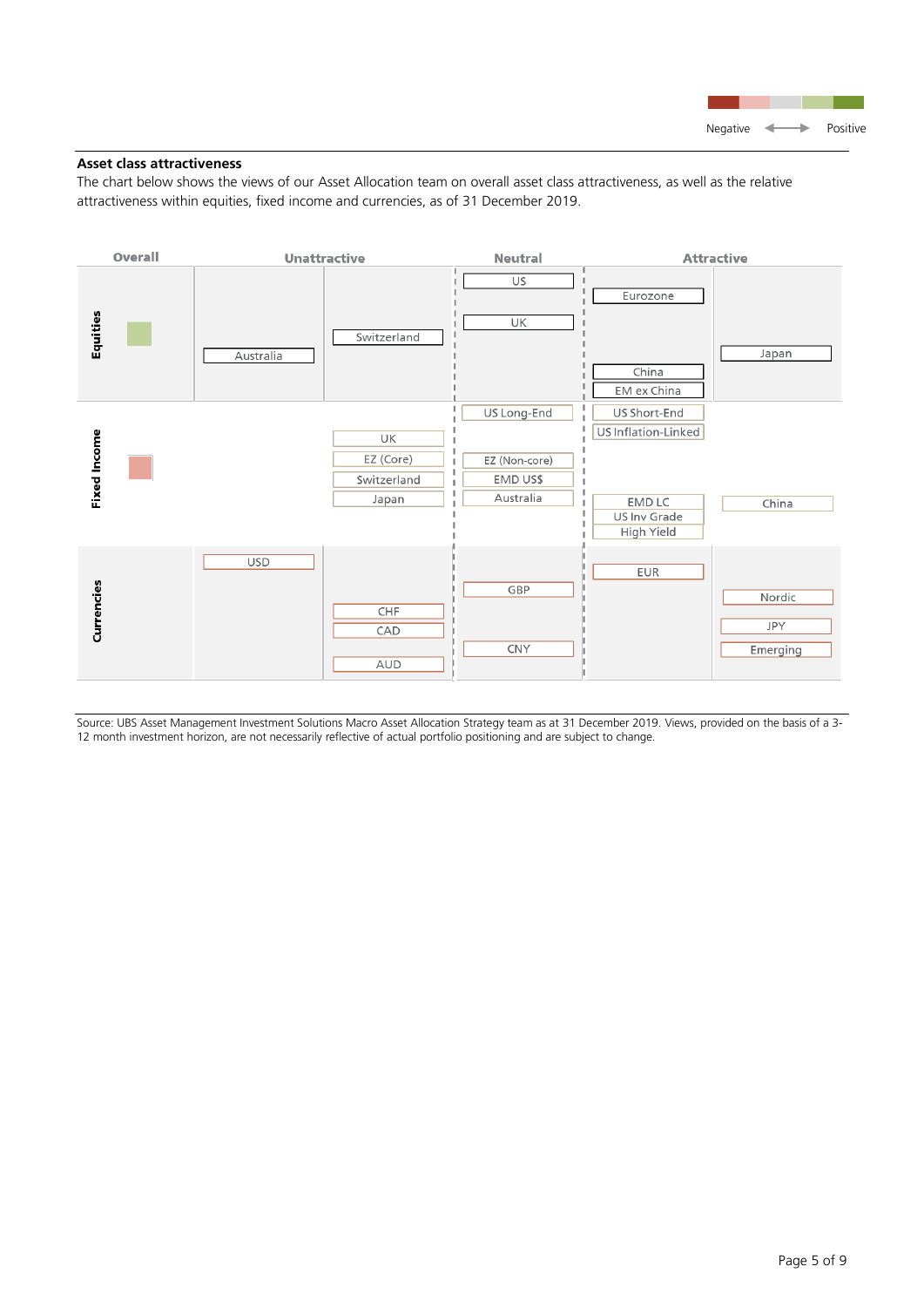| <b>Asset Class</b>                        | Overall<br>signal | <b>UBS Asset Management's viewpoint</b>                                                                                                                                                                                                                                                                                                                                                                                                                                                                                                                                                                                                                                                                                                                                                                                                                                                                                                                                                                                                                                                                                                                                                                                                                                       |
|-------------------------------------------|-------------------|-------------------------------------------------------------------------------------------------------------------------------------------------------------------------------------------------------------------------------------------------------------------------------------------------------------------------------------------------------------------------------------------------------------------------------------------------------------------------------------------------------------------------------------------------------------------------------------------------------------------------------------------------------------------------------------------------------------------------------------------------------------------------------------------------------------------------------------------------------------------------------------------------------------------------------------------------------------------------------------------------------------------------------------------------------------------------------------------------------------------------------------------------------------------------------------------------------------------------------------------------------------------------------|
| <b>Global Equities</b>                    |                   | - We expect a moderate rebound in global growth in the coming months that we do not<br>believe is fully reflected in global equity prices. Key to the moderate demand pickup we<br>expect is the delayed boost to economic activity from the significant easing of global<br>financial conditions. Importantly, the shift to looser policy has not taken place only in<br>the US, but has been broad-based across both developed and emerging markets.<br>Absent any extraneous demand shock, we see this supporting equities throughout the<br>early part of 2020 as the boost from lower rates feeds through and equities rerate<br>against a backdrop of supportive monetary policy. Should growth falter, we believe<br>that calls for fiscal stimulus to play a greater role in the overall policy mix will grow<br>louder in a number of major economies.                                                                                                                                                                                                                                                                                                                                                                                                               |
| <b>US Equities</b>                        | $\Box$            | - US equities trade at a premium relative to other markets due in part to a resilient<br>domestic economy and a lower exposure to global growth factors. But as the global<br>demand impulse strengthens, we see these factors as more headwind than tailwind;<br>more cheaply valued and cyclical ex-US equity markets are likely to react more strongly.<br>Meanwhile, headlines around the 2020 US presidential election and potentially<br>dramatic changes in US economic policy will likely prompt bouts of volatility that may<br>disadvantage US equities over their international peers given their substantial valuation<br>premium. The long period of US equity outperformance may be drawing to a close.                                                                                                                                                                                                                                                                                                                                                                                                                                                                                                                                                         |
| <b>Ex-US Developed</b><br>market Equities |                   | - Given historically high equity risk premia and a greater sensitivity to improving global<br>manufacturing demand, we prefer developed equity markets outside of the US. In<br>Europe, recent economic data and business surveys have been mixed but we expect<br>demand momentum to improve over the coming months and for European equities to<br>rerate accordingly. In September, the ECB delivered a stimulus package which is<br>growth supportive and the broad based easing of financial conditions around the<br>world will likely put a bottom under the previously bleak external demand picture.<br>Furthermore, geopolitical headwinds have somewhat diminished in the region with<br>Italy now in a coalition government. These developments are also positive for European<br>equity valuations.<br>- In our view, Japanese equities are one of the best ways to play the global growth<br>rebound. They are positively correlated to the external demand environment,<br>attractively valued and supported by the larger than expected domestic fiscal package<br>taking effect in early 2020. Furthermore, investment is likely to accelerate as we move<br>closer to the 2020 Tokyo Summer Olympics. Improving corporate governance is also a<br>positive. |
| <b>Emerging Markets</b><br>(EM) Equities  |                   | - In our view there are also strong arguments currently for broad Emerging Market<br>equities on a tactical basis. We see EM as a major beneficiary of a global demand<br>bounce, an improvement in global trade in the wake of a US/China tariff truce and of<br>the cut in USD borrowing costs. After interest rate cuts across the EM universe,<br>monetary policy conditions have loosened significantly. The stabilization of growth in<br>China that we expect is also likely to be positive for wider Emerging Markets.                                                                                                                                                                                                                                                                                                                                                                                                                                                                                                                                                                                                                                                                                                                                                |
| <b>China Equities</b>                     |                   | - We remain positive on China as policy measures continue to cushion the economy. The<br>Chinese authorities have shown themselves willing and able to provide additional<br>monetary, fiscal and regulatory support to help smooth the rebalancing of the Chinese<br>economy ongoing developments. Chinese equities still trade at a small PE discount to<br>other markets and further market liberalization could prompt a re-rating. International<br>capital should increasingly flow into Chinese assets following the inclusion of onshore<br>Chinese equities in MSCI's widely followed EM equity indices.                                                                                                                                                                                                                                                                                                                                                                                                                                                                                                                                                                                                                                                             |
| <b>Global Duration</b>                    |                   | - A modest rebound in global demand suggests there will be at least some upward<br>pressure on longer-dated government bond yields given the very low growth and<br>inflation assumptions reflected in the 10yr government bond prices of developed<br>countries including Japan, Germany and Switzerland. With monetary policy likely to<br>remain loose even in the face of improving data, we see developed world nominal yield<br>curves steepening.                                                                                                                                                                                                                                                                                                                                                                                                                                                                                                                                                                                                                                                                                                                                                                                                                      |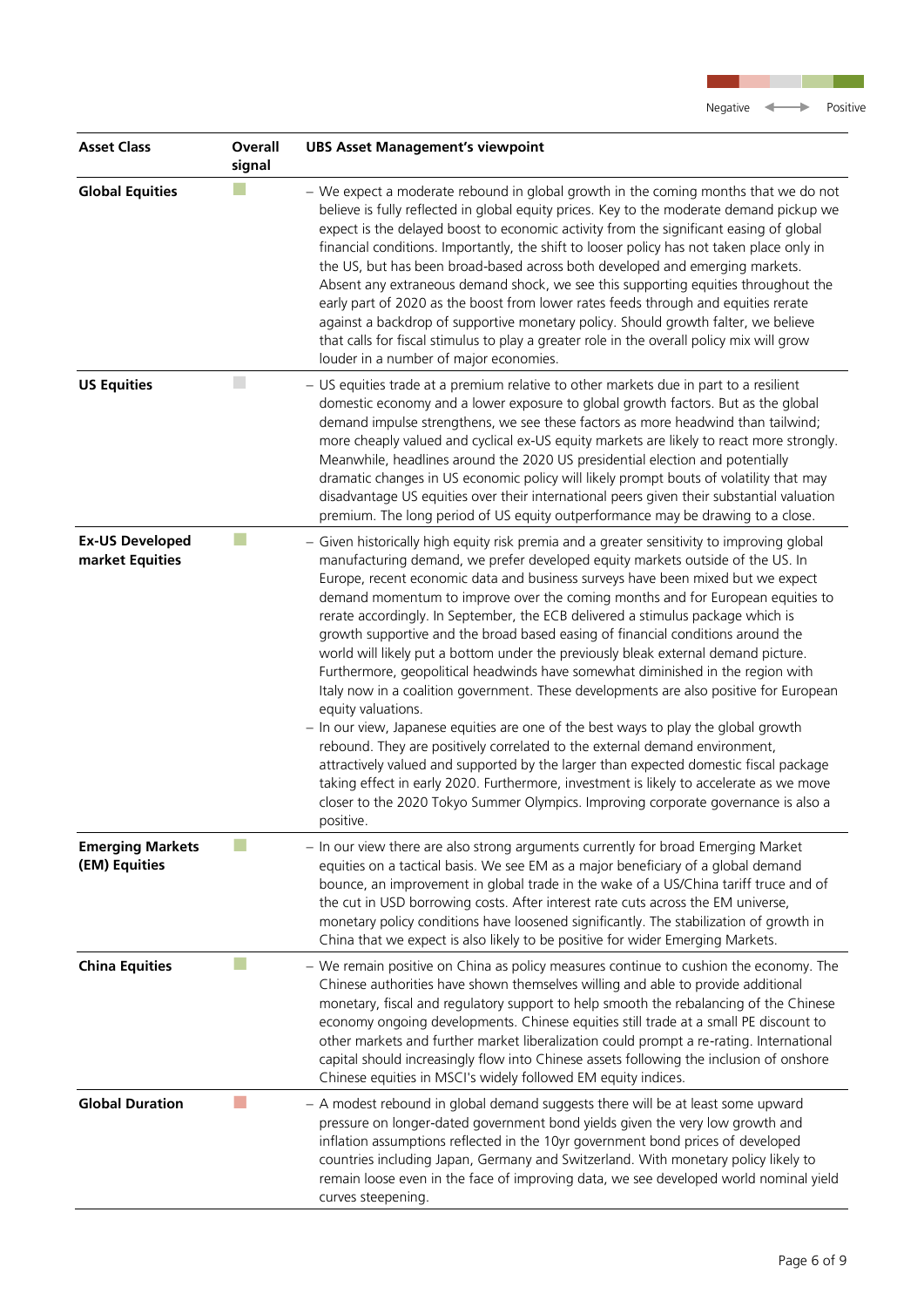| <b>Asset Class</b>                                                    | Overall<br>signal | <b>UBS Asset Management's viewpoint</b>                                                                                                                                                                                                                                                                                                                                                                                                                                                                                                                                                                                                                                     |
|-----------------------------------------------------------------------|-------------------|-----------------------------------------------------------------------------------------------------------------------------------------------------------------------------------------------------------------------------------------------------------------------------------------------------------------------------------------------------------------------------------------------------------------------------------------------------------------------------------------------------------------------------------------------------------------------------------------------------------------------------------------------------------------------------|
| <b>US Bonds</b>                                                       |                   | - With the Fed likely to let the US economy 'run hot' before starting to tighten policy<br>again, there is scope for the nominal US Treasury curve to steepen. While we expect<br>increased supply to push yields higher over the longer-term, the scarcity of positive<br>yielding safe assets should continue to drive flows into US Treasuries and limit the<br>scope for longer-dated yields to rise more materially on a relative basis in the short-<br>term. We also expect US inflation expectations to rise and are therefore positive on US<br>'breakeven' rates - the yield difference between 10y US index-linked Treasuries and<br>their nominal counterparts. |
| Ex-US<br>Developed-market<br><b>Bonds</b>                             |                   | - In aggregate, we see ex-US developed market sovereign bonds as unattractive. The<br>ECB and BoJ have committed to low rates for some time, limiting attractiveness of<br>these markets. Upcoming fiscal stimulus measures in Japan and modest cyclical easing<br>in Europe may also contribute to higher ex-US yields.                                                                                                                                                                                                                                                                                                                                                    |
| <b>US Investment</b><br>Grade (IG)<br><b>Corporate Debt</b>           |                   | - Given the large proportion of fixed income markets with a negative yield, we believe<br>that US IG is more attractive in relative terms. We expect a cyclical rebound and<br>therefore think IG debt will remain well bid. That said, we acknowledge high levels of<br>corporate debt and the potentially large number of "fallen angels" when economic<br>growth slows down significantly and downgrades begin. Hence, this is closer to a 3m<br>rather than a 12m view.                                                                                                                                                                                                 |
| <b>US High Yield Bonds</b>                                            |                   | - Current default rates in high yield are very low by historical standards. Given the still<br>relatively positive economic backdrop and accommodative Fed, we do not expect a<br>material pickup in US defaults in the near-term. This is a 3m rather than 12m view.                                                                                                                                                                                                                                                                                                                                                                                                       |
| <b>Emerging Markets</b><br><b>Debt</b><br>US dollar<br>Local currency |                   | - We see the rebound in global manufacturing and lower USD funding costs as being<br>supportive for emerging market assets in general. Spreads on both hard and local<br>currency EM debt relative to US Treasuries remain attractive in an environment where<br>positive real yields are scarce. As we do not anticipate a broadening economic<br>downturn, we do not see a major spread widening in EM. An environment of still low<br>developed market yields and decent growth is a positive one for EM carry. However,<br>we believe local currency bonds are in a better position to take advantage of this given<br>very cheap FX valuation.                         |
| <b>Chinese Bonds</b>                                                  |                   | - Chinese bonds have the highest nominal yields among the 10 largest fixed income<br>markets globally and have delivered the highest risk-adjusted returns of this group over<br>the last 5 and 10 years. We believe that slowing economic growth, and inclusions to<br>global bond market indices should continue to push yields down during the next 3-12<br>months.                                                                                                                                                                                                                                                                                                      |
| <b>Currency</b>                                                       |                   | - The USD has been stubbornly strong, but we see the next big move as lower. The USD<br>is overvalued on a real trade-weighted basis. Meanwhile, US economic growth is<br>moderating and the Fed is easing. Over time, we anticipate economies outside of the<br>US will stabilize and investment capital will seek out opportunities in those countries,<br>sending the dollar weaker. Elsewhere, we continue to see strong valuation support for<br>the JPY and see short AUD as an effective hedge against ongoing China weakness in<br>an economy where domestic household leverage is likely to constrain growth.                                                      |

Source: UBS Asset Management. As 31 December 2019. Views, provided on the basis of a 3-12 month investment horizon, are not necessarily reflective of actual portfolio positioning and are subject to change.

# **A comprehensive solutions provider**

UBS Asset Management Investment Solutions manages USD 122 billion (as of 30 September 2019). Our 100+ Investment Solutions professionals leverage the depth and breadth of UBS's global investment resources across regions and asset classes to develop solutions that are designed to meet client investment challenges. Investment Solutions' macro-economic and asset allocation views are developed with input from portfolio managers globally and across asset classes. For more information, contact your UBS Asset Management representative or your financial advisor.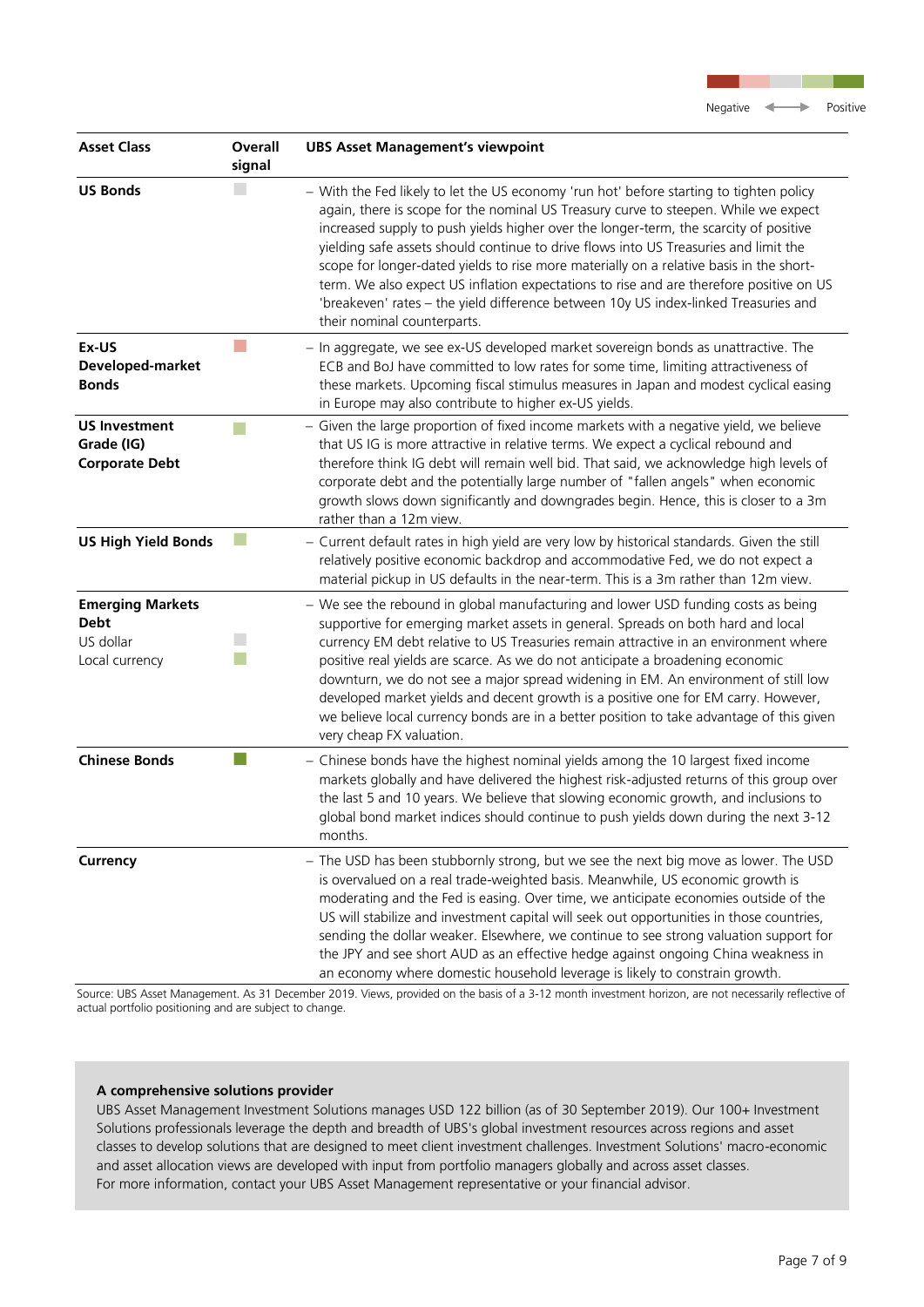#### **For marketing and information purposes by UBS. For global professional / qualified / institutional clients and investors and US retail clients and investors.**

This document does not replace portfolio and fund-specific materials. Commentary is at a macro or strategy level and is not with reference to any registered or other mutual fund.

#### **Americas**

The views expressed are a general guide to the views of UBS Asset Management as of January 2020. The information contained herein should not be considered a recommendation to purchase or sell securities or any particular strategy or fund. Commentary is at a macro level and is not with reference to any investment strategy, product or fund offered by UBS Asset Management. The information contained herein does not constitute investment research, has not been prepared in line with the requirements of any jurisdiction designed to promote the independence of investment research and is not subject to any prohibition on dealing ahead of the dissemination of investment research. The information and opinions contained in this document have been compiled or arrived at based upon information obtained from sources believed to be reliable and in good faith. All such information and opinions are subject to change without notice. Care has been taken to ensure its accuracy but no responsibility is accepted for any errors or omissions herein. A number of the comments in this document are based on current expectations and are considered "forward-looking statements." Actual future results, however, may prove to be different from expectations. The opinions expressed are a reflection of UBS Asset Management's best judgment at the time this document was compiled, and any obligation to update or alter forward-looking statements as a result of new information, future events or otherwise is disclaimed. Furthermore, these views are not intended to predict or guarantee the future performance of any individual security, asset class or market generally, nor are they intended to predict the future performance of any UBS Asset Management account, portfolio or fund.

#### **EMEA**

The information and opinions contained in this document have been compiled or arrived at based upon information obtained from sources believed to be reliable and in good faith, but is not guaranteed as being accurate, nor is it a complete statement or summary of the securities, markets or developments referred to in the document. UBS AG and / or other members of the UBS Group may have a position in and may make a purchase and / or sale of any of the securities or other financial instruments mentioned in this document. Before investing in a product please read the latest prospectus carefully and thoroughly. Units of UBS funds mentioned herein may not be eligible for sale in all jurisdictions or to certain categories of investors and may not be offered, sold or delivered in the United States. The information mentioned herein is not intended to be construed as a solicitation or an offer to buy or sell any securities or related financial instruments. Past performance is not a reliable indicator of future results. The performance shown does not take account of any commissions and costs charged when subscribing to and redeeming units. Commissions and costs have a negative impact on performance. If the currency of a financial product or financial service is different from your reference currency, the return can increase or decrease as a result of currency fluctuations. This information pays no regard to the specific or future investment objectives, financial or tax situation or particular needs of any specific recipient. The details and opinions contained in this document are provided by UBS without any guarantee or warranty and are for the recipient's personal use and information purposes only. This document may not be reproduced, redistributed or republished for any purpose without the written permission of UBS AG. This document contains statements that constitute "forward-looking statements", including, but not limited to, statements relating to our future business development. While these forward-looking statements represent our judgments and future expectations concerning the development of our business, a number of risks, uncertainties and other important factors could cause actual developments and results to differ materially from our expectations.

#### **UK**

Issued in the UK by UBS Asset Management (UK) Ltd. Authorised and regulated by the Financial Conduct Authority.

#### **APAC**

This document and its contents have not been reviewed by, delivered to or registered with any regulatory or other relevant authority in APAC. This document is for informational purposes and should not be construed as an offer or invitation to the public, direct or indirect, to buy or sell securities. This document is intended for limited distribution and only to the extent permitted under applicable laws in your jurisdiction. No representations are made with respect to the eligibility of any recipients of this document to acquire interests in securities under the laws of your jurisdiction. Using, copying, redistributing or republishing any part of this document without prior written permission from UBS Asset Management is prohibited. Any statements made regarding investment performance objectives, risk and/or return targets shall not constitute a representation or warranty that such objectives or expectations will be achieved or risks are fully disclosed. The information and opinions contained in this document is based upon information obtained from sources believed to be reliable and in good faith but no responsibility is accepted for any misrepresentation, errors or omissions. All such information and opinions are subject to change without notice. A number of comments in this document are based on current expectations and are considered "forward-looking statements". Actual future results may prove to be different from expectations and any unforeseen risk or event may arise in the future. The opinions expressed are a reflection of UBS Asset Management's judgment at the time this document is compiled and any obligation to update or alter forwardlooking statements as a result of new information, future events, or otherwise is disclaimed. You are advised to exercise caution in relation to this document. The information in this document does not constitute advice and does not take into consideration your investment objectives, legal, financial or tax situation or particular needs in any other respect. Investors should be aware that past performance of investment is not necessarily indicative of future performance. Potential for profit is accompanied by possibility of loss. If you are in any doubt about any of the contents of this document, you should obtain independent professional advice.

#### **Australia**

This document is provided by UBS Asset Management (Australia) Ltd, ABN 31 003 146 290 and AFS License No. 222605.

#### **China**

The securities may not be offered or sold directly or indirectly in the People's Republic of China (the "PRC"). Neither this document or information contained or incorporated by reference herein relating to the securities, which have not been and will not be submitted to or approved/verified by or registered with the China Securities Regulatory Commission ("CSRC") or other relevant governmental authorities in the PRC pursuant to relevant laws and regulations, may be supplied to the public in the PRC or used in connection with any offer for the subscription or sale of the Securities in the PRC. The securities may only be offered or sold to the PRC investors that are authorized to engage in the purchase of Securities of the type being offered or sold. PRC investors are responsible for obtaining all relevant government regulatory approvals/licenses, verification and/or registrations themselves, including, but not limited to, any which may be required from the CSRC, the State Administration of Foreign Exchange and/or the China Banking Regulatory Commission, and complying with all relevant PRC regulations, including, but not limited to, all relevant foreign exchange regulations and/or foreign investment regulations.